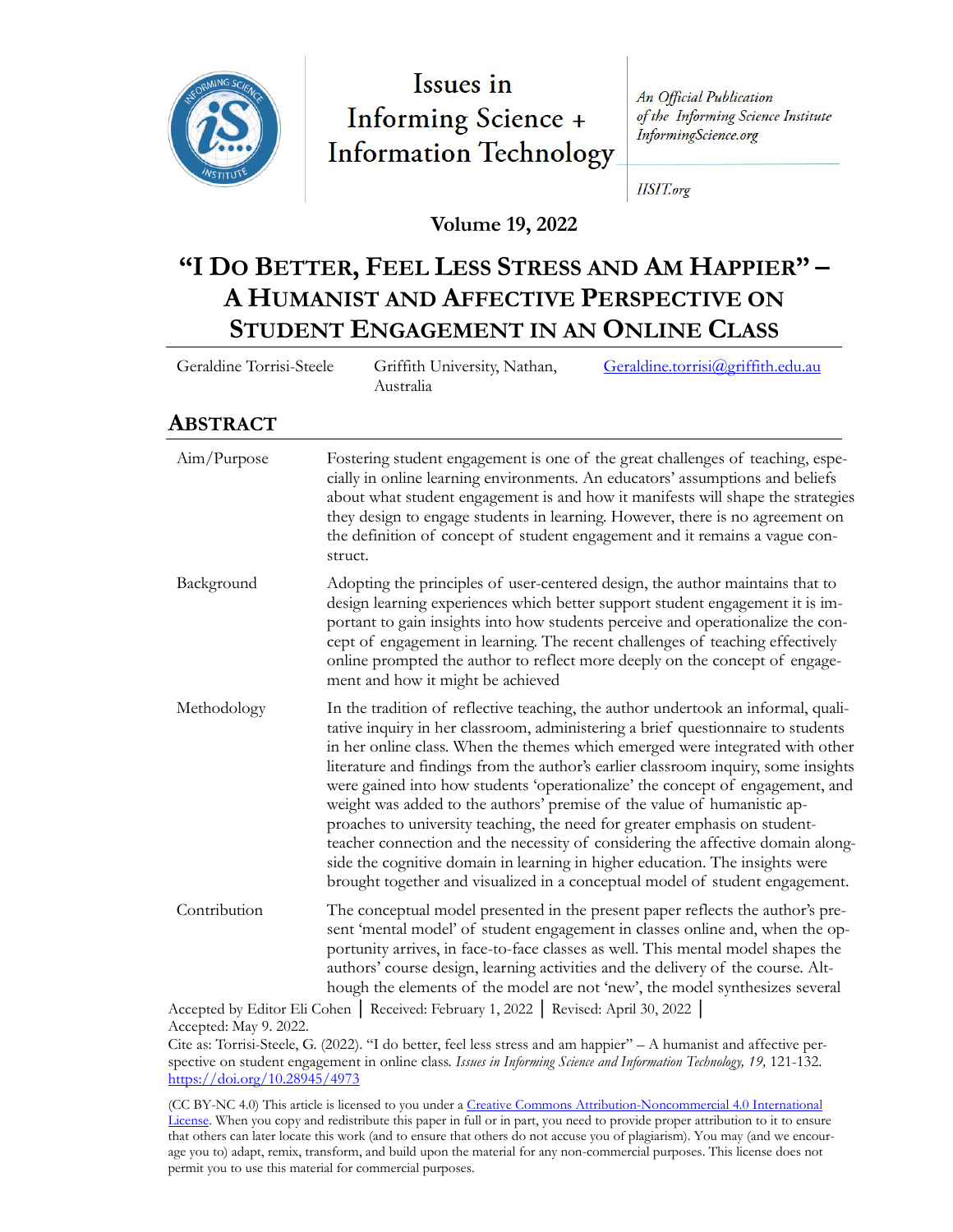#### Student Engagement Affective Perspective

|                                      | related concepts necessary to a humanist approach to understanding student en-<br>gagement. It is hoped that the model and discussion presented will be stimulus<br>for further rich discussion around the nature of student engagement.                                                                                                                                                                                                                                                                                                                                                                                                                                                                                                                                                                                                                                      |
|--------------------------------------|-------------------------------------------------------------------------------------------------------------------------------------------------------------------------------------------------------------------------------------------------------------------------------------------------------------------------------------------------------------------------------------------------------------------------------------------------------------------------------------------------------------------------------------------------------------------------------------------------------------------------------------------------------------------------------------------------------------------------------------------------------------------------------------------------------------------------------------------------------------------------------|
| Findings                             | Interestingly, the affective rather than the cognitive domain framed students'<br>perspectives on what engagement 'looks like to them' and on what teachers<br>should do to engage them.                                                                                                                                                                                                                                                                                                                                                                                                                                                                                                                                                                                                                                                                                      |
| Recommendations<br>for Practitioners | By sharing the process through which the author arrived at this understanding<br>of student engagement, the author has also sought to highlight three key points:<br>the importance of including the 'student perspectives and expectations' against<br>which educators can examine their own assumptions as part of the process re-<br>flective teaching practices; the usefulness of integrating theoretical and philo-<br>sophical frameworks in our understandings of student engagement and how it<br>might be nurtured, and finally the necessity of affording greater influence to<br>humanism and the affective domain in higher education. The findings empha-<br>size the necessity of considering the affective dimension of engagement as an<br>essential condition for cognitive engagement and as inextricable from the cogni-<br>tive dimension of engagement. |
| Recommendations<br>for Researchers   | The emphasis in research engagement learning and teaching is on how we (the<br>educators) can do this better, how we can better engage students. While the stu-<br>dent perspective is often formulated from data obtained through surveys and<br>focus groups, researchers in learning engagement are working with their own<br>understandings (albeit supported by empirical research). It is crucial for deeper<br>insight to also understand the students' conceptualization of the phenomena<br>being researched. Bringing the principles of design thinking to bear on educa-<br>tional research will likely provide greater depth of insight.                                                                                                                                                                                                                          |
| Impact on Society                    | Empirical, formal, and structured research is undeniably essential to advancing<br>human endeavor in any field, including learning and teaching. It is however im-<br>portant to recognize informal research in the form of classroom inquiry as part<br>of teachers' reflexive practice is also legitimate and useful to advancing under-<br>standing of complex phenomenon such as student engagement in learning<br>through multiple perspectives and experiences.                                                                                                                                                                                                                                                                                                                                                                                                         |
| Future Research                      | Further research on the nature of student engagement in different contexts and<br>against different theoretical frameworks is warranted as is empirical investiga-<br>tion of the premise of the value of humanism and the affective domain in de-<br>fining and measuring student engagement in higher education.                                                                                                                                                                                                                                                                                                                                                                                                                                                                                                                                                            |
| Keywords                             | online learning, student engagement, teaching IT, higher education, humanism,<br>affective domain, student-teacher connection, classroom inquiry, reflexive teach-<br>ing practice                                                                                                                                                                                                                                                                                                                                                                                                                                                                                                                                                                                                                                                                                            |

#### **INTRODUCTION**

The term 'student engagement' is the catchphrase in higher education. Student engagement is what drives much of universities' learning and teaching strategies and policies and the design of programs and courses. With the knowledge that student engagement is critical to learning and success, engagement is what educators strive for in their classes (Baron & Corbin, 2012; Delfino, 2019; Zepke, 2014). Student engagement in the higher education context has been problematic for a long time and despite efforts it remains an issue. However, it was the advent of technologies in education and the uptake of online and blended learning models that began to bring the issue of student engagement more strongly to the fore.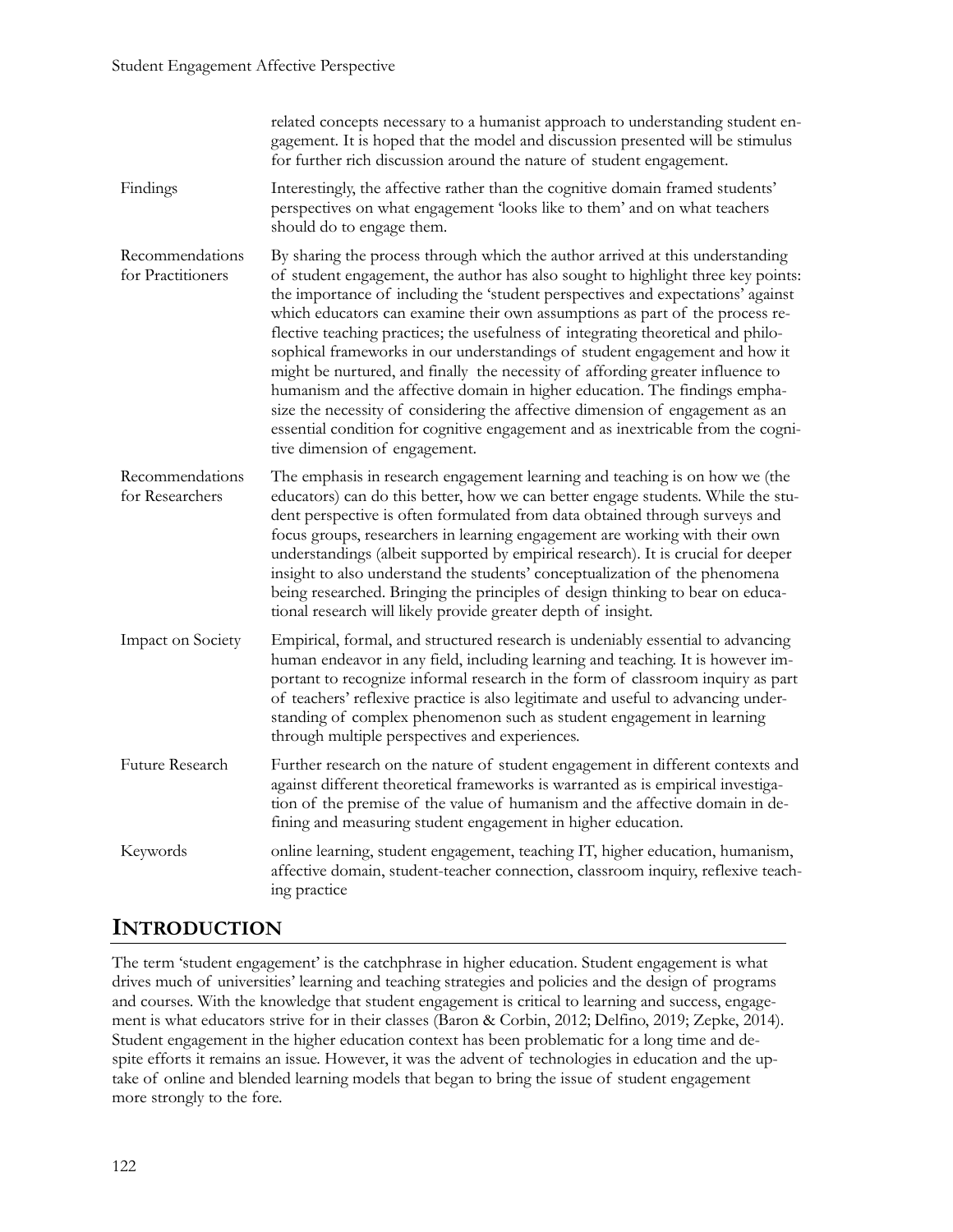Now, with the recent pandemic-forced shift from face-to-face learning to fully online and remote learning, the issue of engagement is exacerbated (Dembereldorj, 2021). If the author's own experiences and that of her colleagues are anything to go by, then the experience of educators forced to jump from face-to-face to online teaching during the pandemic was not easy. Many educators in this situation will most likely remember the pressure felt as they began to teach in an unfamiliar environment, usually unable to see their students, not knowing if the silence at the other end meant that students were deeply engrossed in the lesson or absent and bored. In this context, the importance of engaging students in the virtual classroom was magnified and accompanied by a sense of urgency. How to engage students in virtual classrooms continues to generate concern but it remains unresolved. It was this context that prompted the author to reflect on the question of 'what does student engagement really mean?' Google's common-use definition of engagement is to "occupy or attract (someone's interest or attention)" or "participate or become involved in" (Oxford Lexico, n.d.). These definitions capture the essence of the concept of engagement but in teaching practice, the definition of the term is less straight-forward and despite a plethora of surrounding literature, student engagement remains a vague, poorly understood concept (Bond et al., 2020).

Working on the premise that increasing clarity of the concept of engagement may well assist the design of strategies that better foster student engagement, the author brought two sets of principles to bear on the problem experienced in her classroom: 1) user-centered design (an area of expertise for the author) to bear on the problem. The fundamental tenet of user-centered design is that to design for the user, it is important to first understand the user (their attributes, needs, expectations) in the context of their goals and activities. User-centered design is inherently iterative since the needs of users change and there is also great diversity among users which can never be captured perfectly. User-centered design is a usability concept that provides a mechanism for understanding the user experience (Barnum, 2011); and 2) Reflective teaching practice. Reflexive practice strategies such as informal research are the cornerstone of developing effective teaching strategies and practices for all educators (Beck, 2017; Stingu, 2012). The author thus undertook a classroom inquiry activity with the intent to gain insight into students' views on engagement and ask: What makes courses engaging for students? What do teachers do that enables/encourages students to engage? And what do students believe they do when they are engaged? The classroom inquiry uncovered some useful insights into how students might think about and experience engagement in an information systems virtual classroom and helped position student engagement in humanist teaching philosophy and the affective alongside the cognitive domain. The author encapsulates these understandings in a visual model.

While the insights gained from the classroom inquiry are valuable, the obvious limitation is that they are results obtained from small scale classroom inquiry in a specific context. The intent of the paper is not to provide a 'solution'. It is hoped that the conceptual model assists educators conceptualize the nature of student engagement from a humanist perspective and helps to strengthen the presence of humanism and the affective domain in higher education learning and teaching (something that is mostly neglected in higher education to the detriment of student learning and experiences (Beard et al., 2007; Pierre & Oughton, 2007). The author aims to stimulate reflection and discussion and encourages educators to listen to the learner's voice as way to inform practices and challenge assumptions.

#### **UNDERSTANDING AND FOSTERING STUDENT ENGAGEMENT**

Student engagement is one of the wicked problems of higher education learning and teaching. The necessity of student engagement as a condition for academic success is well described in literature and empirically supported (Maguire et al., 2017). Student engagement is an issue considered at all institutional levels, playing a role in strategic planning, policy formation and operational activities. From a strategic perspective, student engagement is important to institutional accountability since it is a valuable indicator of the quality of learning and teaching in the institution (Robinson & Hullinger, 2008).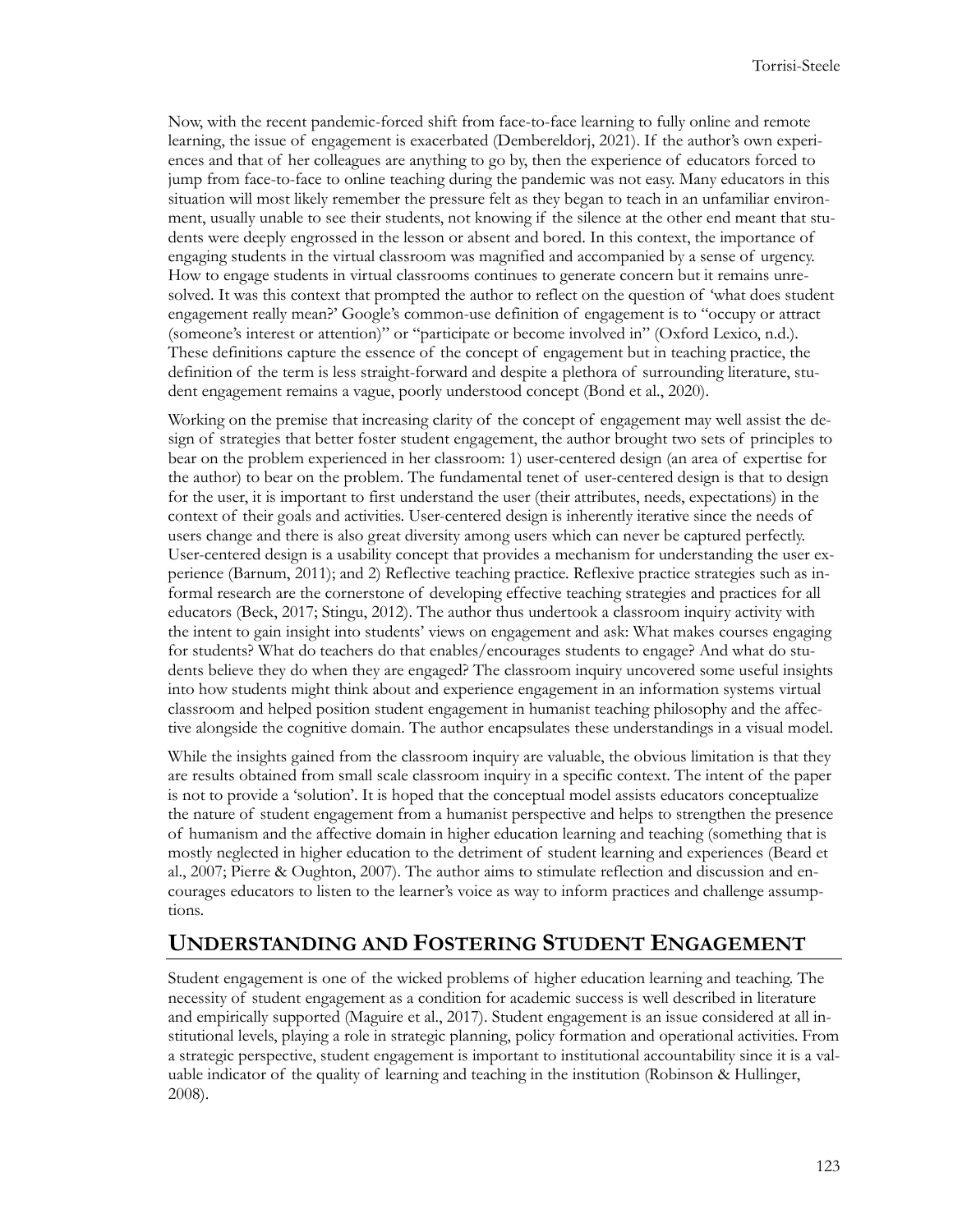Like all human phenomena, student engagement is inherently complex, and a plethora of factors have been found to influence it for example communication, active learning activities, interactions between students and students and staff, academic challenge, supporting environment and work integrated activities (Nguyen, 2019), home and personal factors, family factors and peer factors (Ali & Hassan, 2018), financial impact of fees and teacher student relationships (Groves et al., 2015).

Unsurprisingly, how to conceptualize, measure and promote student engagement has pre-occupied educators and researchers for several decades. The many efforts to address the challenge of how to better engage students has precipitated great volumes of literature but the challenge remains (Bond et al., 2020). The emergence and subsequent proliferation of technologies in education have served to add further complexity to the issue. Much of the existing research on student engagement is in the face-to-face domain. Deeply embedded in most aspects of life, technology colors the student experience (Bond et al., 2020). It must be understood that engagement, quality of learning and better learning outcomes is a result of how technology is used not intrinsic to technology itself. However, the presence of technology 'muddies the waters' and there is more work to be done on better understanding the interplay of technology, student engagement and learning (Bond et al., 2020).

In online learning, the issue of engagement is most strongly brought to the fore. Especially during the recent 'pandemically forced' shift to online/blended learning the issue of learner engagement was magnified with concerns raised about isolation of learners, lack of engagement, and a downward trend of the student experience as many learners expressed preference for face to face rather than online learning (Walker & Koralesky, 2021). Subsequently, there is a growing sense of urgency to develop more effective approaches to fostering student engagement especially in online environments.

Efforts to develop more effective approaches for student engagement online must necessarily be guided by conceptual understanding of what student engagement is and how it manifests in students. Unfortunately, in much of the literature there is often little attention to defining what student engagement is, it is often talked about in the absence theoretical frameworks, and among what definitions do exist, there is lack of agreement (Bond et al., 2020). There is, however, agreement that the term 'student engagement' is vague, and that there are many meanings and understandings of the term (Ashwin & McVitty , 2015).

An examination of some of the strategies and approaches encouraged universities or used by educators to help engage students provides some insight into how the term is conceptualized. For example, at the authors' home university, there is much emphasis on active learning. The University is investing much time and effort to infuse an active learning mindset into teaching activities and transform approaches away from traditional instructional methods to more student-centered active methods. Active learning at the university is defined as:

"… a broad range of learning and teaching strategies that are intentionally designed to *engage* students as active participants in their learning during face-to-face and/or online sessions or during informal study time." (Learning Futures, 2019).

Active learning as pivotal for student engagement is a commonly held view (Hayat et al., 2017; Munna & Kalam, 2021; Venton & Pompano, 2021). Active learning is perhaps one of the most frequently identified strategies for student engagement. Another approach for raising student engagement is 'Student as partners for increased engagement' (Love, 2020; O'Shea et al., 2017). Although these strategies are identified as pathways to student engagement in learning, the author maintains that to fully exploit the potential of these strategies for student engagement in learning it is necessary to consider the affective domain and to acknowledge the pivotal role of the teacher and studentteacher, student-student connection has in the success of these strategies teaching (Torrisi-Steele, 2018) – a perspective further supported by the classroom inquiry reported in the present paper.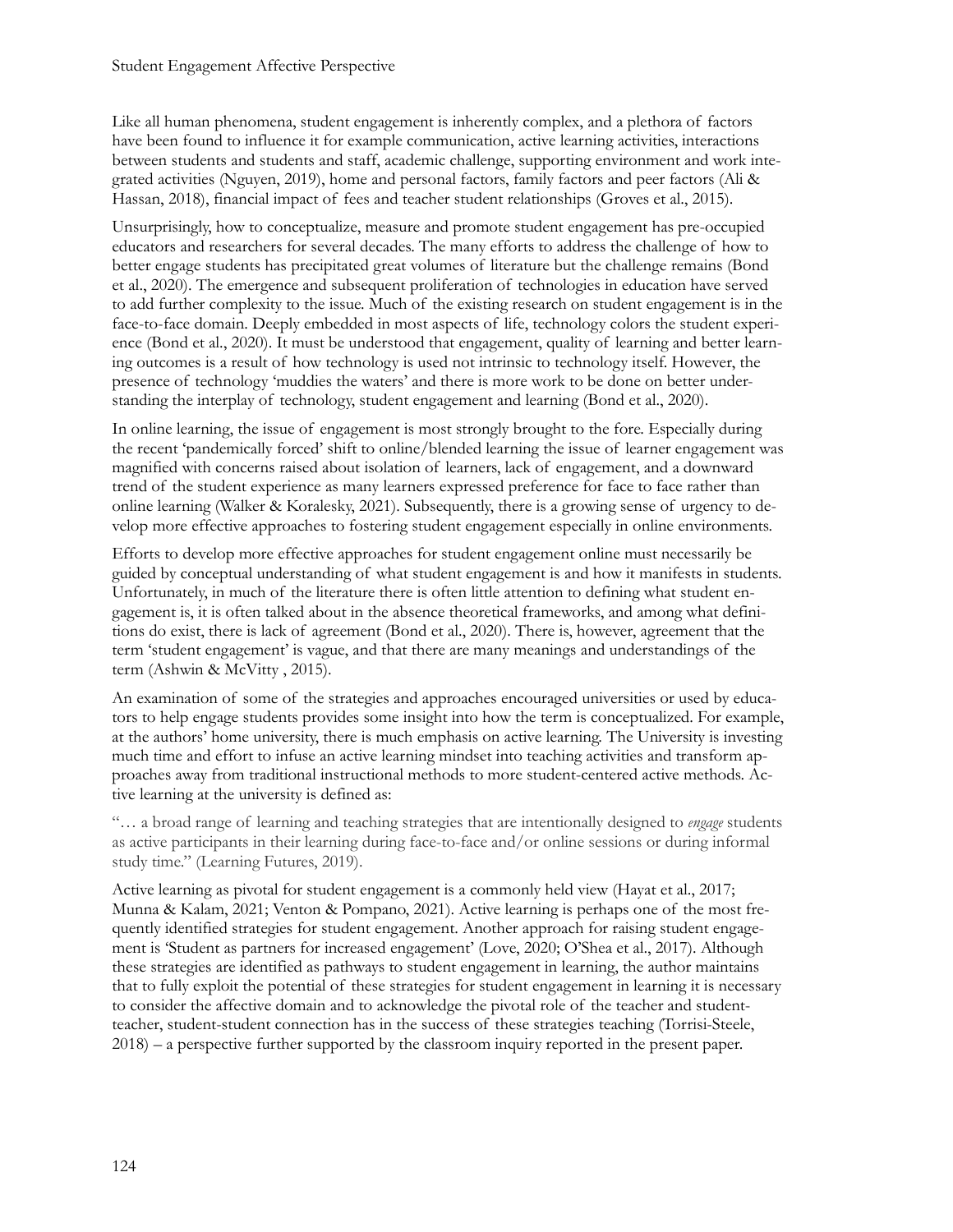#### **STUDENT ENGAGEMENT**

There is no agreement on the definition of student engagement and the term is often vaguely used without it being defined or without a clear theoretical framework for how it is used (Bond et al., 2020). The first page of a google search for "definition of student engagement" rapidly reveals the diversity of views as to how the term is conceptualized, some examples of which are given below:

"The degree of attention, curiosity, interest, optimism, and passion that students show when they are learning or being taught, which extends to the level of motivation they have to learn and progress in their education." (The Glossary of Education Reform, 2016)

"Engagement is a sense of connection with what you are doing or where you are: a sense of belonging." (Stevens, et al., 2018)

"a measure of a student's level of interaction with others, plus the quantity of involvement in and quality of effort directed toward activities that lead to persistence and completion." (Hughes, 2021)

In the domain of online learning, the notion of engagement is especially problematic. As Kennedy (2020) observes "the term 'engagement' is much researched but tricky to define in the field of educational technology and online learning" (p.1). The entire literature base around what constitutes engagement in online learning is too broad to synthesize here and beyond the scope of the present paper. Three of the common perspectives teachers may have of student engagement include the extent of interaction (learner-learner, learner-teacher, learner-content) (Moore, 1989 cited in (Kennedy, 2020), degree of interactivity with technology leading to cognitive or behavioral engagement (Kennedy, 2020), and the degree by which students are discovering exploring and inquiring with classroom activities (Kennedy, 2020). Even considering just these three teacher-side conceptualizations of student engagement shows the diversity in views and the inherent complexity of the topic of engagement.

The response to the vagueness of the term is oftentimes wariness and criticism of its apparent 'ad hoc' use but Ashwin and McVitty (2015) propose that the vagueness and confusion surrounding the term invites reflection, introspection and exploration of related research, policies, and strategy implementations. At this juncture, the author is prompted to draw on her area of expertise – user-centered design (as it relates to the broader discipline of human computer interaction). User-centered design revolves around the principle of understanding or empathizing with user perspectives and the importance of gaining insights into users' mental models, perceptions, and experiences. If the principles of user-centered design are extrapolated to the problem of student engagement, then the value (necessity?) of gaining insights into how students themselves experience or perceive engagement is evident. A descriptive search of literature reveals the topic of student engagement, how to foster it (e.g. (Cents-Boonstra et al., 2021; Hulme et al., 2013; Moore et al., 2014) measure it and recognize it (e.g. Kennedy, 2020; Reading, 2008) is prolific. However, there is a dearth of investigation of how students themselves perceive to be engagement and what does it look like *to them* when they are engaging in learning.

### **SOME INSIGHTS INTO STUDENTS' PERCEPTION OF ENGAGEMENT**

Students in the authors' classes were invited to complete an online questionnaire with two openended questions:

*Q1: What do teachers do that engage you in learning and in online courses?* 

*Q2: Complete the sentence: When I engage in learning in my online courses, I ……*

Twenty-four students provided responses from a cohort of 60 students – a response rate of 40%.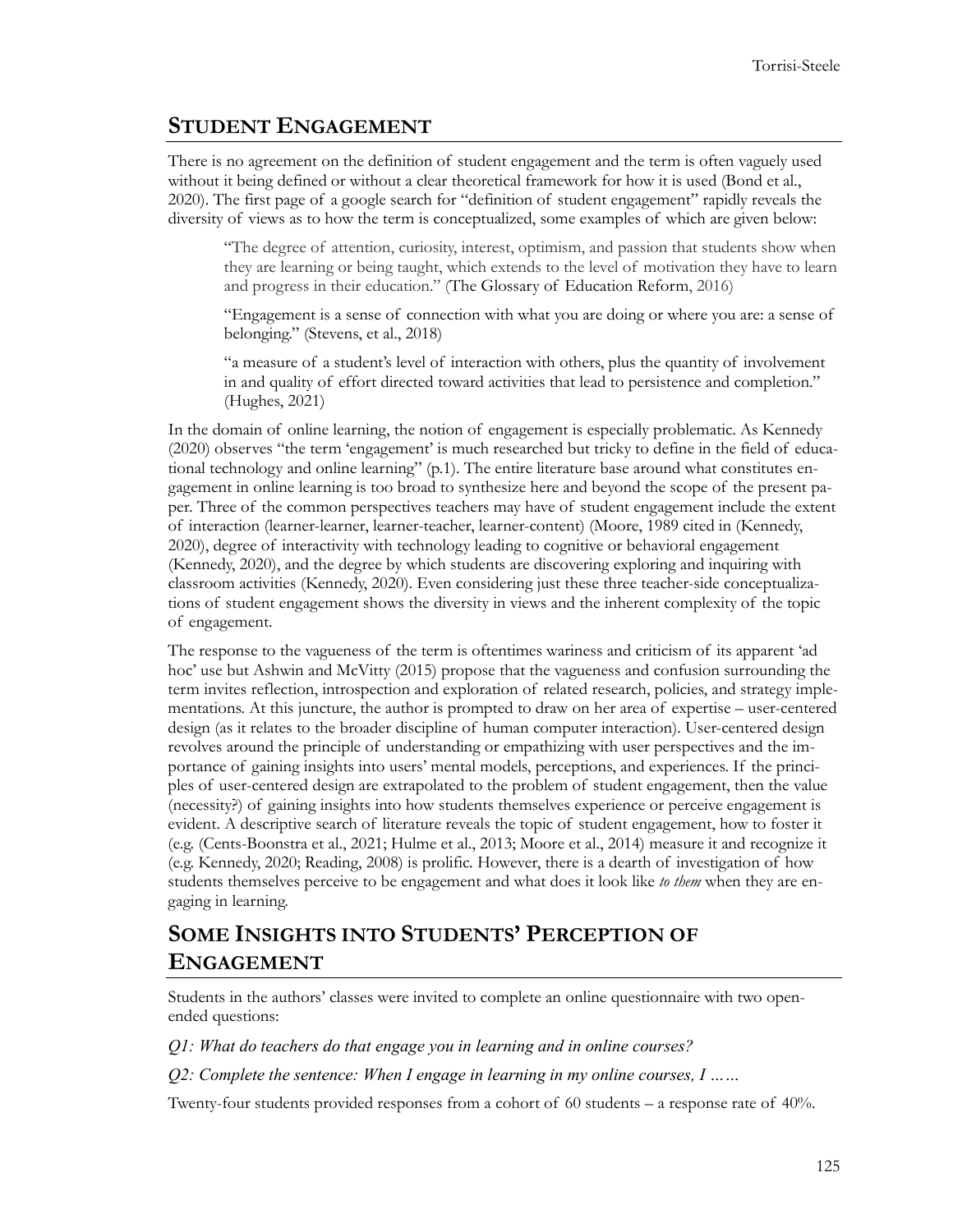The responses for "*Q1: What do teachers do that engage you in learning in online courses?*" are shown as a theme map (generated using Leximancer). The responses reflect both affective and cognitive domains. Caring, understanding and availability of the teacher were important attributes for the students. Students identified a sense of fun and 'not being too serious' as attributes of engaging teachers, but the strongest themes were around teacher support, care and understanding of students. In the cognitive domain, students identified that teachers who ask questions, provide examples, and give clear explanations also engage them in learning.



#### **Figure 1: Theme map for "What do teachers do that engage you in learning in an online course?"**

The responses for "*Q2 Complete the sentence: When I engage in learning in my online courses, I ……*" (Figure 2) provide evidence that engagement for the students is tightly linked with the affective domain. The use of the word 'feel' was very frequently used. The connection between affective and the cognitive domains manifested as students connected positive feelings to doing academic activity 'better'.

The reoccurring messages in the responses related to engagement being experienced as:

Greater focus and motivation "I don't find my mind wandering", "I am more likely to finish tasks and look for more examples if I don't understand"

A sense of enjoyment and accomplishment "I don't mind completing assignments; it doesn't feel like a chore"

Grit and persistence: "I don't give up, instead I try my best"

Achieving better grades and a reduction in stress and positive feelings "I do better. I feel better. I am happier"

Interestingly, when talking of their experience or response to experiencing engagement, the affective elements and feelings came out strongly and students explicitly linked their positive affective experiences with academically desirable behaviors such as learning independence, self-regulation, and task completion. The student responses show that students are very aware of the connection between their engagement and 'doing better' in their courses.

Although the questions were simple and only two, the responses students provided were rich, enabling useful insights into how they experience engagement and their perspectives on what attributes of a teacher might create conditions conducive to engagement.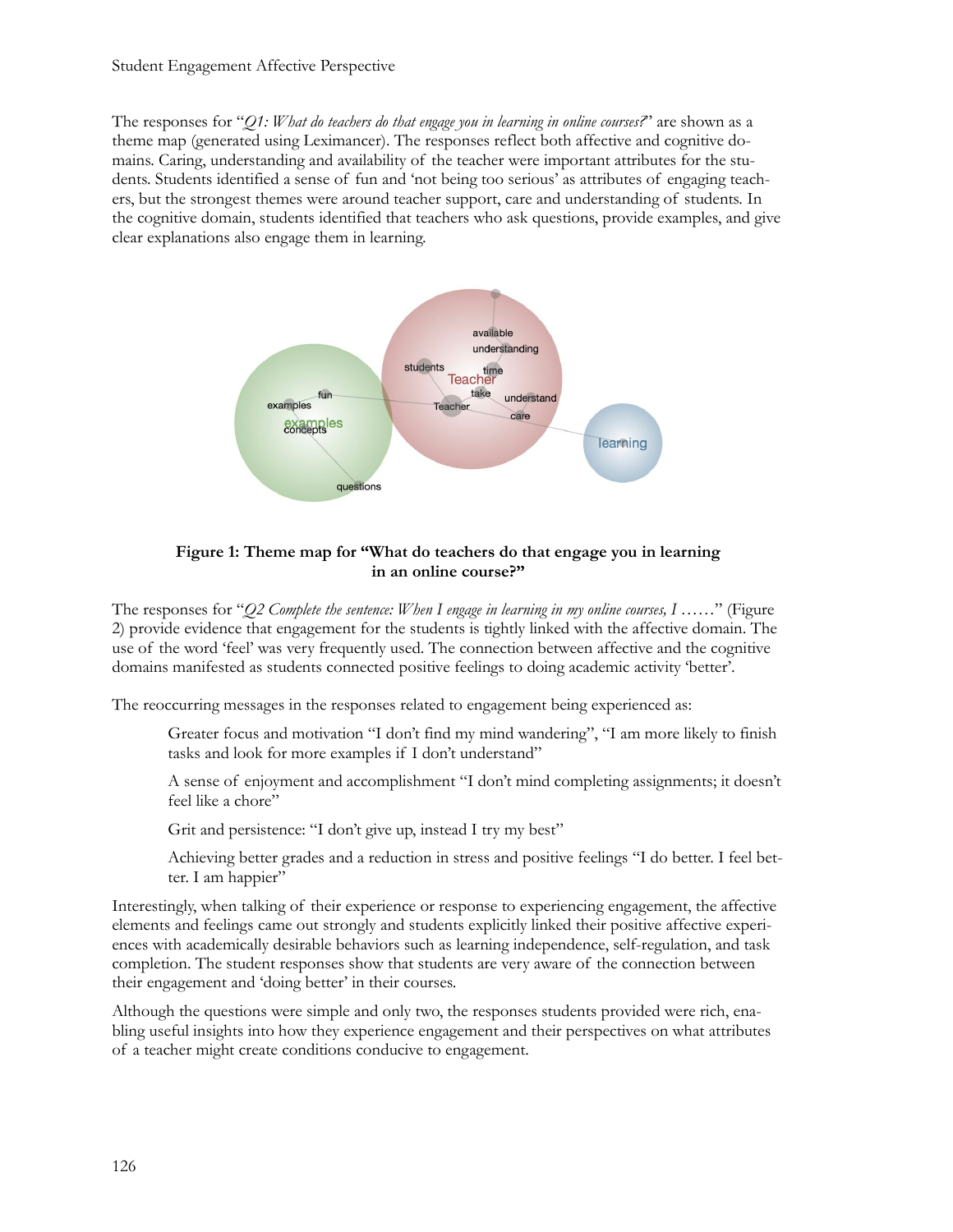

**Figure 2: Theme map for complete the sentence: "When I engage in learning in my online course I..."**

The student responses in both questions included a strong affective element and point to humanism as a suitable frame for understanding student engagement from the perspective of students. Further insight is now facilitated by integrating the students' responses with a discussion of other classroom inquiry conducted previously by the author alongside literature surrounding humanism and the affective domain.

## **A DISCUSSION OF THE 'FINDINGS' FROM THE PERSPECTIVE OF HUMANISM AND THE AFFECTIVE DOMAIN IN HIGHER EDUCATION**

As educators, in the spirit of checking for understanding in class how often have you asked your students: "What are key points we've covered?", "Anything you didn't understand?" But how often do we ask, 'How do you feel about today's class?', 'How do you feel about … now?' In higher education, particularly in science and technology programs, where positivist approaches tend to be status quo, it seems that learning and teaching is all about the cognitive domain. One only needs to look at the objectives and goals stated in course profiles to see that the emphasis is almost exclusively on thinking skills and cognitive processes. However, as Bloom and colleagues' (1956) highly influential work on taxonomies of learning objectives, covered *three* domains - the cognitive (knowledge and mental skills such as analysis, critical thinking, recall etc.), the affective (feelings, dispositions, enjoyment, enthusiasm, motivations, attitudes etc.) and the psychomotor (physical movement, co-ordination etc.), but the emphasis in higher education remains firmly grounded in cognitive objectives almost to the exclusion of the other two domains. The affective domain is the most overlooked of the three domains of learning identified by Bloom and colleagues (1956). For example, at the author's institution, faculty are required to employ Bloom's cognitive taxonomy of objectives for setting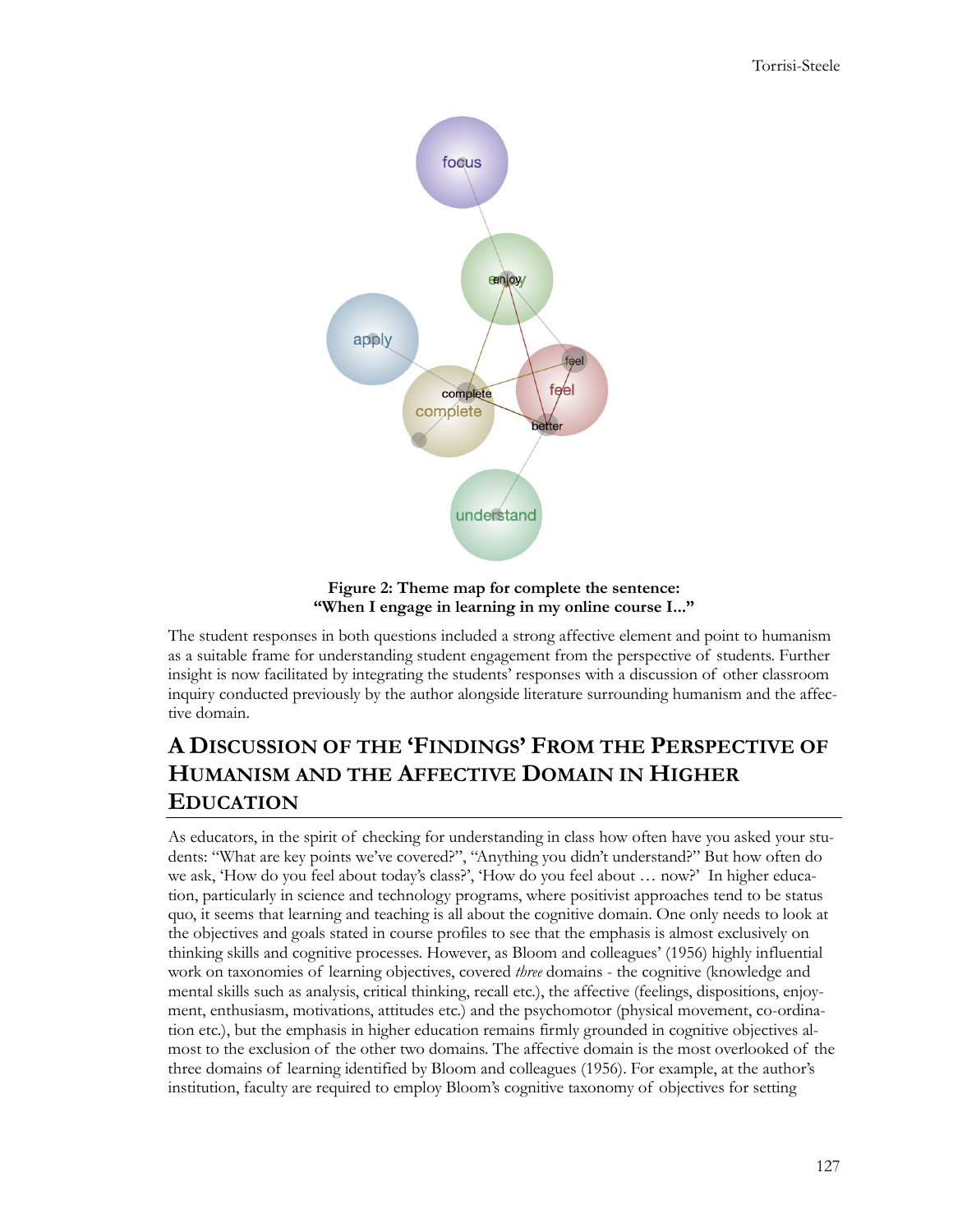course objectives for both satisfying course quality requirements and program accreditation requirements. That affective domain is missing in higher education most evident in the lack of soft skills of graduates (Pierre & Oughton, 2007).

The cognitive domain is obviously inherent in teaching and learning practice and of course must be attended to. But the affective domain is also implicit to, and essential for learning (Pierre & Oughton, 2007). The affective domain is apparently highly pertinent to the discussion of learner engagement – a point emphasized by the form of students' response to complete the statement: 'When I am engaged in learning I….". The responses were characterized by students' frequent references to 'feeling' - 'feel less stressed', 'feel motivated', 'feel happy', and 'not feel lost'.

To elaborate further on the importance of the affective domain in higher education and better understand the nature of student engagement, it is useful to position the concept of the affective in the frame of humanist philosophy. Humanism is grounded in the work of theorists such as Rogers (1969) and Freire and Dewey. Humanists espouse to the notion of holistic learning. In the learning process the affective domain is inextricable from the cognitive domain. In resonance with Maslow's (1943) Hierarchy of Needs, safety, belonging, and esteem are fundamental to learning. Hence, learning is facilitated when learners are feeling 'secure', in a non-threatening, and supportive environment. And for this to occur, the student-teacher connection must be actively considered.

In a previously published article, the author makes a case for a stronger presence of humanism as a teaching philosophy in higher education, for the necessity of fostering teacher-student connection and for taking into consideration affective domain in university teaching (Torrisi-Steele, 2018). In the article, the author reported on the themes present in the responses of  $75$  (N=250) students to the question of "I expect that a great university teacher will…" Students identified attributes of a great university teacher as being 'supportive and helpful in a non-judgmental way', 'approachable and inviting', 'caring, empathetic, connected', and a 'mentor' (Torrisi-Steele, 2018, p. 5). The humanist element was evidently present in the responses. Although, humanism and its constituent parts is widely acknowledged as necessary to effective learning and it is strongly present in compulsory schooling, humanism and the affective domain is underemphasized in higher education learning and teaching (Atkinson, 2015; Dorji & Yangzom, 2021; Torrisi-Steele, 2018).

The lack of emphasis on humanistic approaches, the affective domain and the student-teacher connection in higher education is at odds with strategic emphasis of institutions on student engagement and on active learning, student-centered strategies (Torrisi-Steele, 2018). Little headway can be made into transforming university teaching from well-ingrained instructivist teacher-centered approaches to constructivist student-centered approaches in which students are actively learning without due consideration to the affective domain, teacher-student connection, and the encompassing humanist philosophy (Torrisi-Steele, 2018). Approaches and strategies intended to raise engagement such as active learning, student as partners, group discussion, and Socratic strategies all require students to take 'risks', to expose themselves and their understandings to teachers and peers is to expose themselves to potential judgement and ridicule from others. The necessity of a safe, supportive, and non-threatening environment for participating in learning is self-evident (Torrisi-Steele, 2018).

Others hold similar views to the author on the necessity of bringing humanism and the affective domain to bear more strongly on learning and teaching in higher education. For example, Naude et al. (2014) used an appreciative inquiry technique to explore the role of emotions in learning in higher education and found that an emotionally positive climate in the learning environment was conducive to personal involvement in learning and resulted in deeper and more holistic learning. They too identified the provision of a safe, non-threatening environment as essential to learning. Widyastuti et. al. (2020) focus on online learning, positing when students apparently fail to comprehend concepts it is not always a simple matter of 'cognitive competence'. Negative emotions such as anxiety or fear are potential barriers to effective learning. Beard et al. (2007) along with Maguire et al.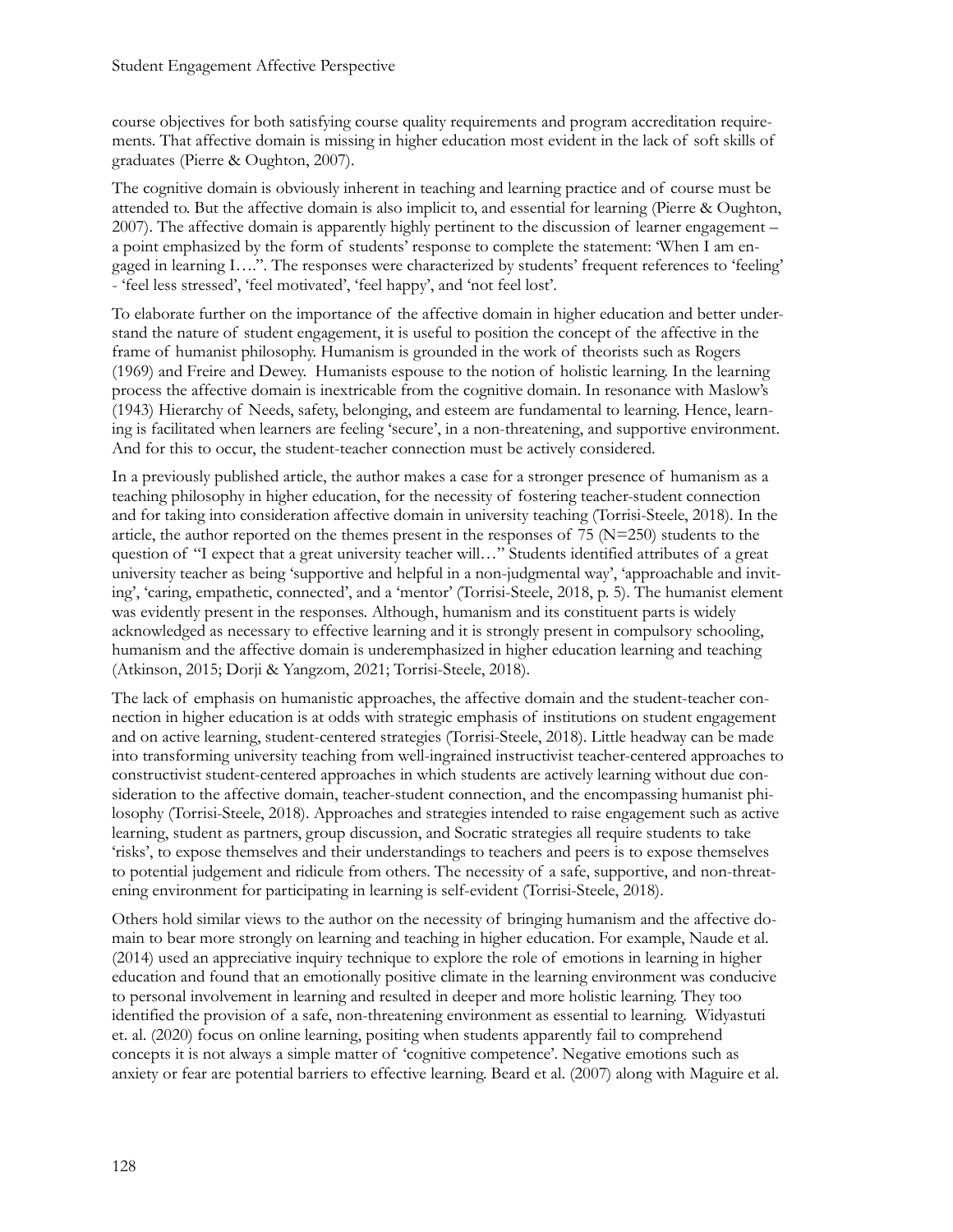(2017), and Widyastuti (2020) among others, arrive at similar conclusions about the importance of humanist approaches and attending to the affective domain in learning.

### **A CONCEPTUAL MODEL OF STUDENT ENGAGEMENT**

The premise of this article is that framing student engagement within the philosophy of humanism firmly anchors engagement with the affective domain and highlights the inseparability of affective and cognitive domains in learning. Triggered by the insights gained from simple classroom inquiry into students' perspectives on the nature of engagement, and informed by the author's previous work alongside literature, the author's conceptual model (visually represented in figure 1) may serve to provoke critical reflection on the nature of student engagement. It may also encourage educators to challenge the mostly cognitive-centric nature of university teaching. It may be particularly useful in technical and positivist disciplines such as IT.



**Figure 3:** Author's conceptual model of student engagement

The conceptual model also serves to remind educators that the success of approaches such as active learning, student partnerships and other constructivist/socio-constructivist strategies rests on strong teacher-student relationships and non-threatening, supportive environments. The analysis of student engagement from the humanist perspective alongside the insights revealed in the classroom inquiry, precipitate three types of connections useful for fostering student engagement:

*Connection with students* as the base building block - build rapport, share vulnerability, establish trust, acknowledge feelings and challenges, celebrate successes, provide support, show them 'you care', share stories, use humor, and create passion and nurture a sense of fun and enjoyment). Connection with students includes both teacher-student connection and student-student connection in the classroom.

*Connect with what students know (or that they think they know)* - Structure activities to give maximum opportunity to bring what students, and yourself, know to the table. Then go from there. Elaborate, construct, create, negotiate, and experience together. A useful framework for connecting with what stu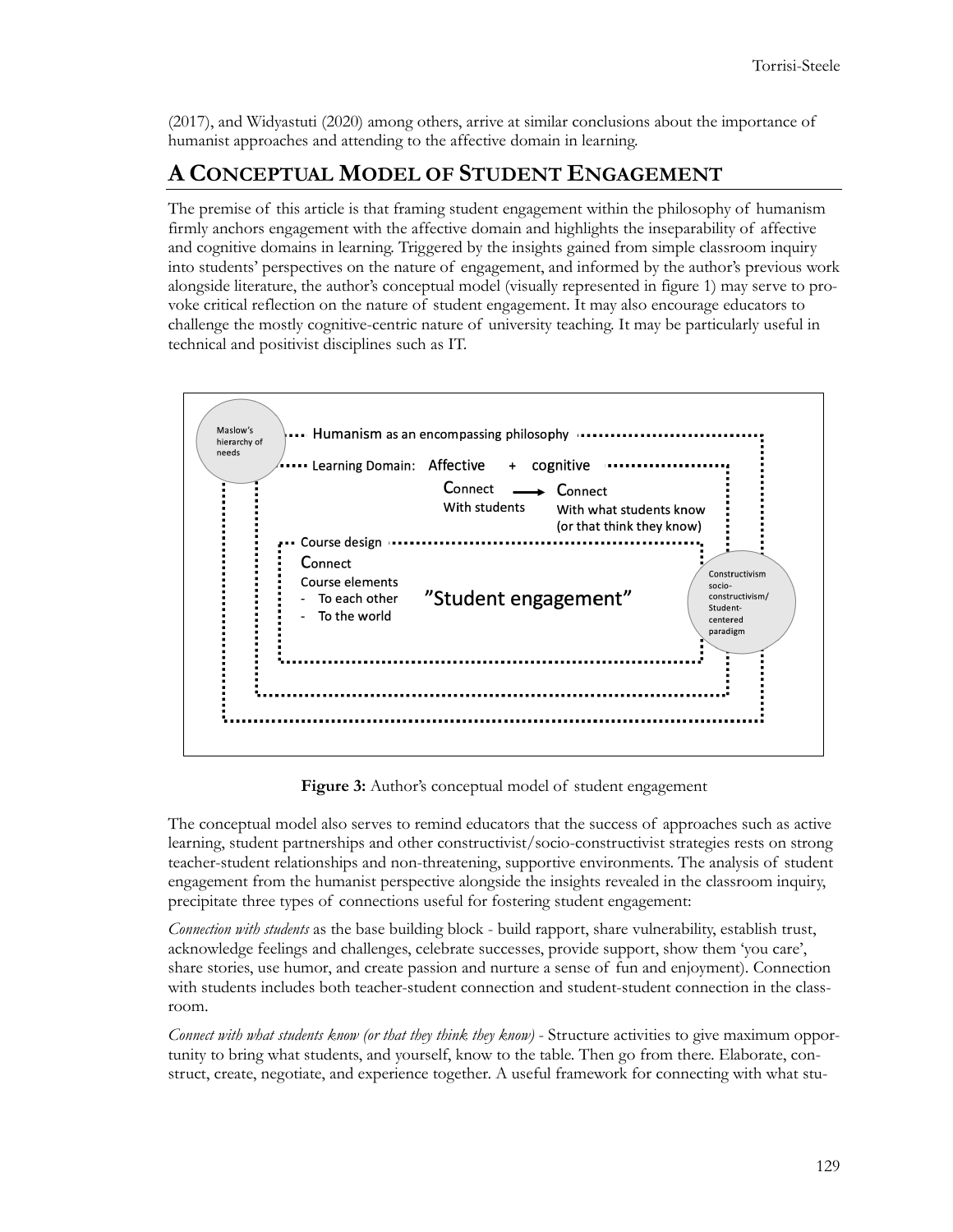dents know is to the 5E's instructional model (Bybee, 2014). The instructional model using questioning and activity sequences to move from Engaging learners (e.g., What do you think is the problem here? Tell me what you already know about...? ), Explore (e.g., hands on investigations), Explain (e.g., Why did you think…), Elaborate (i.e., apply to new situations) and Evaluate (i.e., reflect on learning). The 5E's model is an inquiry-based approach which leads students from their present experiences to new learnings.

*Connect each course element with other elements and with the real world* - Highlight and discover conceptual relationships. Alignment of assessment, concepts/content, objectives, teaching strategies and feedback. Seek authenticity and share real stories.

## **CONCLUSION**

Student engagement in higher education ranks among the most pursued outcomes of learning and teaching at all organizational levels of universities. For the faculty at the coalface of learning and teaching, raising student engagement is an ever-present goal. For those educators teaching online, the challenge of student engagement is magnified. Teaching in technology rich environments and online environments requires a transformation of teaching practice. Those skills and practices with which educators are well-acquainted with and experienced in the traditional face to face classroom may no longer be as effective in online and technology rich learning environments.

The dive into online learning during the pandemic has served to add greater emphasis and increased urgency to tackling the challenge of how to raise student engagement. The vagueness, lack of understanding and many interpretations of the concept of student engagement, as troubling as it is, catalyzes reflection on the assumptions held about what the student engagement is, and how educators can 'know' if it is happening and if it is happening, then how can educators know the quality of engagement.

The conceptual model presented in the present paper represents the authors' present 'mental model' of student engagement in classes online and, when the opportunity arrives, in face-to-face classes as well. This mental model shapes the authors' course design, learning activities, interactions with students and the delivery of the course. The obvious limitation of the informal study discussed in the present paper is that the work was confined to the context of one classroom, in a single course with one instructor. Hence, generalizability cannot be claimed. However, when the work presented in this paper is taken together with other literature the authors 'findings' in her own classroom resonate with existing literature on engagement, and on the importance of affective factors in learning.

The main goal of the discussed work is that the mental model and discussion leading to the authors' creation of the model is a stimulus for further rich discussion around the nature of student engagement. By sharing the process through which the author arrived at this understanding of student engagement, the author has also sought to highlight three key points: 1) the importance of including the 'student perspectives and expectations' against which educators can examine their own assumptions as part of the process reflective teaching practices; 2) the usefulness of integrating theoretical and philosophical frameworks in our understandings of student engagement and how it might be nurtured, and 3) the necessity of affording greater influence to humanism and strengthening the presence of the affective domain in higher education.

### **REFERENCES**

Ali, M., & Hassan, N. (2018). Defining concepts of student engagement and factors contributing to their engagement in schools. *Creative Education*, *9*(14), 2161-2170. <https://doi.org/10.4236/ce.2018.914157>

Ashwin, P., & McVitty, D. (2015). The meanings of student engagement: Implications for policies and practices. In A. Curaj, L. Matei, R. Pricopie, J. Salm, & P. Scott (Eds.), *The European higher education area* (pp. 343-360). Springer. [https://doi.org/10.1007/978](https://doi.org/10.1007/978-3-319-20877-0_23)-3-319-20877-0\_23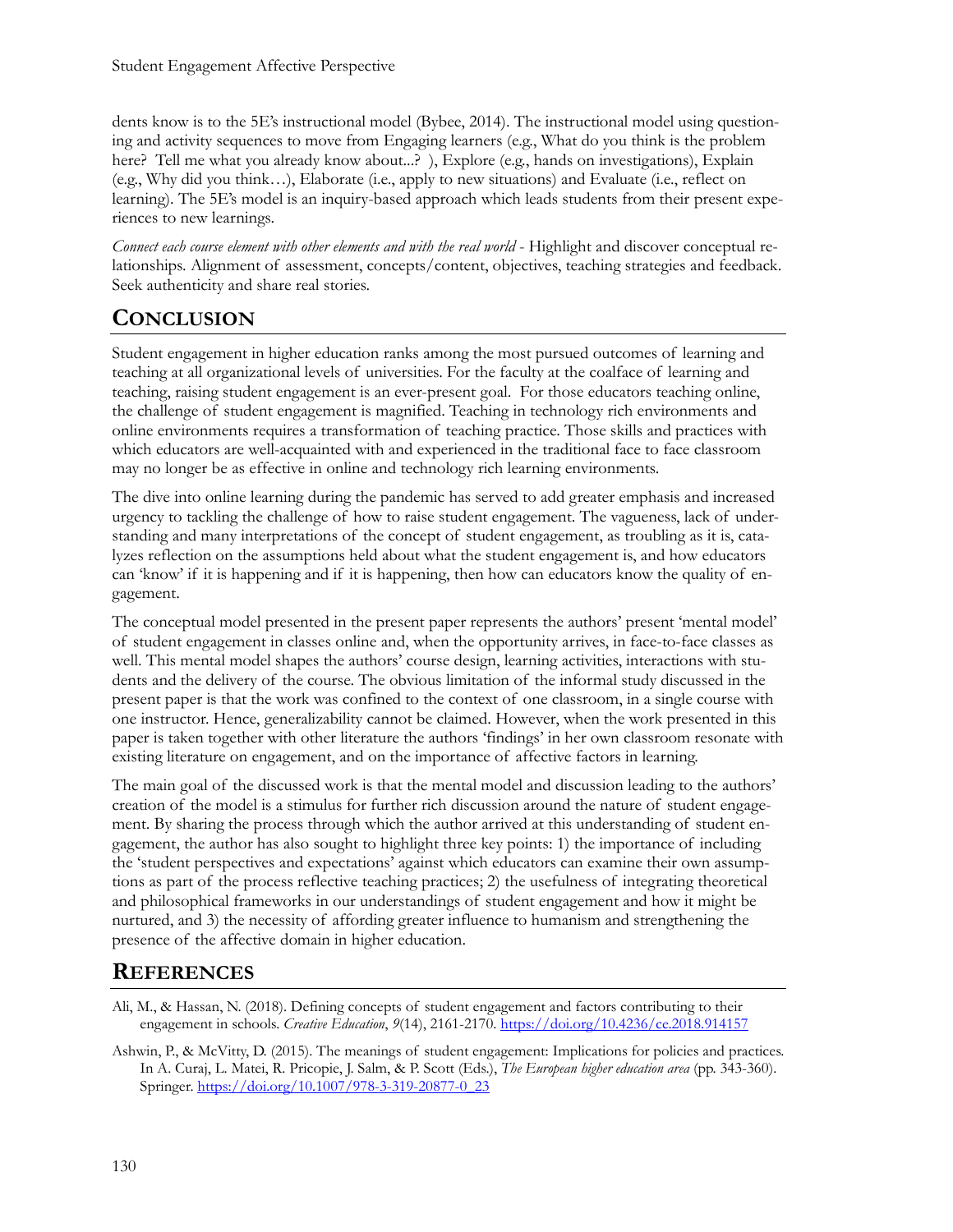- Atkinson, S. P. (2015, March 31). *Is higher education lacking its affective dimension?* [https://sijen.com/2015/03/31/is](https://sijen.com/2015/03/31/is-higher-education-lacking-its-affective-dimension/)higher-education-lacking-its-affective-[dimension/](https://sijen.com/2015/03/31/is-higher-education-lacking-its-affective-dimension/)
- Barnum, C. M. (2011). *Usability testing essentials: Ready, Set ...Test!* Morgan Kaufmann Publishers. [https://doi.org/10.1016/B978](https://doi.org/10.1016/B978-0-12-375092-1.00001-5)-0-12-375092-1.00001-5
- Baron, P., & Corbin, L. (2012). Student engagement: Rhetoric and reality. *Higher Education Research & Development*, *31*(6), 759-772. <https://doi.org/10.1080/07294360.2012.655711>
- Beard, C., Clegg, S., & Smith, K. (2007). Acknowledging the affective in higher education. *British Educational Research Journal*, *33*(2), 235–252. <https://doi.org/10.1080/01411920701208415>
- Beck, C. (2017). Informal action research: The nature and contribution of everyday classroom inquiry. In L. Rowell, C. Bruce, J. Shosh, & M. Riel (Eds.), *The Palgrave international handbook of action research* (pp. 37-48). Palgrave Macmillan. [https://doi.org/10.1057/978](https://doi.org/10.1057/978-1-137-40523-4_3)-1-137-40523-4\_3
- Bloom, B., Englehart, M., Furst, E., Hill, W., & Krathwohl, D. (1956). *Taxonomy of educational objectives: The classification of educational goals*. David McKay Company.
- Bond, M., Buntins, K., Bedenlier, S., Zawacki-Richter, O., & Kerres, M. (2020). Mapping research in student engagement and educational technology in higher education: A systematic evidence map. *International Journal of Educational Technology in Higher Education*, *17*(1), Article 2. [https://doi.org/10.1186/s41239](https://doi.org/10.1186/s41239-019-0176-8)-019- [0176](https://doi.org/10.1186/s41239-019-0176-8)-8
- Bybee, R. W. (2014). The BSCS SE Instructional model: Personal reflections and contemporary implications. *Science & Children*, *51*(8), 10-13. [https://doi.org/10.2505/4/sc14\\_051\\_08\\_10](https://doi.org/10.2505/4/sc14_051_08_10)
- Cents-Boonstra, M., Lichtwarck-Aschoff, A., Dennessen, E., Aelterman, N., & Haerens, L. (2021). Fostering student engagement with motivating teaching: An observation study of teacher and student behaviours. *Research Papers in Education*, *36*(6), 754-779. <https://doi.org/10.1080/02671522.2020.1767184>
- Delfino, A. (2019). Student engagement and academic performance of students of Partico State University. *Asian Journal of University Education*, *15*(1), 697-708. <https://files.eric.ed.gov/fulltext/EJ1222588.pdf>
- Dembereldorj, Z. (2021). Exploring online student engagement during COVID-19 pandemic in Mongolia. *International Journal of Higher Education*, *10*(7), 10-18. <https://doi.org/10.5430/ijhe.v10n7p10>
- Dorji, P., & Yangzom (2021). Affective domain: The unchartered area of teaching and learning in tertiary education. *Asian Research Journal of Arts & Social Sciences*, *13*(1), 51-65. <https://doi.org/10.9734/arjass/2021/v13i130206>
- The Glossary of Education Reform. (2016, February 18). *Student engagement.* [https://www.edglossary.org/student](https://www.edglossary.org/student-engagement/)-engagement/
- Groves, M., Sellars, C., Barber, A., & Smith, J. (2015). Factors affecting student engagement: A case study examining two cohorts of students attending a post-1992 University in the United Kingdom. *International Journal of Higher Education*, *4*(2), 27-37. <https://doi.org/10.5430/ijhe.v4n2p27>
- Hayat, M., Hasan, R., Ali, S. I., & Kaleem, M. (2017, December). Active learning and student engagement using activity based learning. *Proceedings of the International Conference on Infocom Technologies and Unmanned Systems (Trends and Future Directions)(ICTUS)* (pp. 201-204). Dubai, United Arab Emirates: IEEE. <https://doi.org/10.1109/ICTUS.2017.8286005>
- Hughes, K. (2021, August 12). *Defining student engagement at your institution*. Mainstay Blog. [https://mainstay.com/blog/defining](https://mainstay.com/blog/defining-student-engagement-at-your-institution/)-student-engagement-at-your-institution/
- Hulme, E., Green, D., & Ladd, K. (2013). Fostering student engagement by cultivating curiosity. In P. C. Mather, & E. Hulme, *Positive psychology and appreciative inquiry in higher education* (pp. 53-64). Jossey-Bass. <https://doi.org/10.1002/ss.20060>
- Kennedy, G. (2020). *What is student engagement in online learning … and how do I know when it is there*? Melbourne Cshe Discussion Paper. [https://melbourne](https://melbourne-cshe.unimelb.edu.au/__data/assets/pdf_file/0004/3362125/student-engagement-online-learning_final.pdf)[cshe.unimelb.edu.au/\\_\\_data/assets/pdf\\_file/0004/3362125/student](https://melbourne-cshe.unimelb.edu.au/__data/assets/pdf_file/0004/3362125/student-engagement-online-learning_final.pdf)-engagement-onlinelearning final.pdf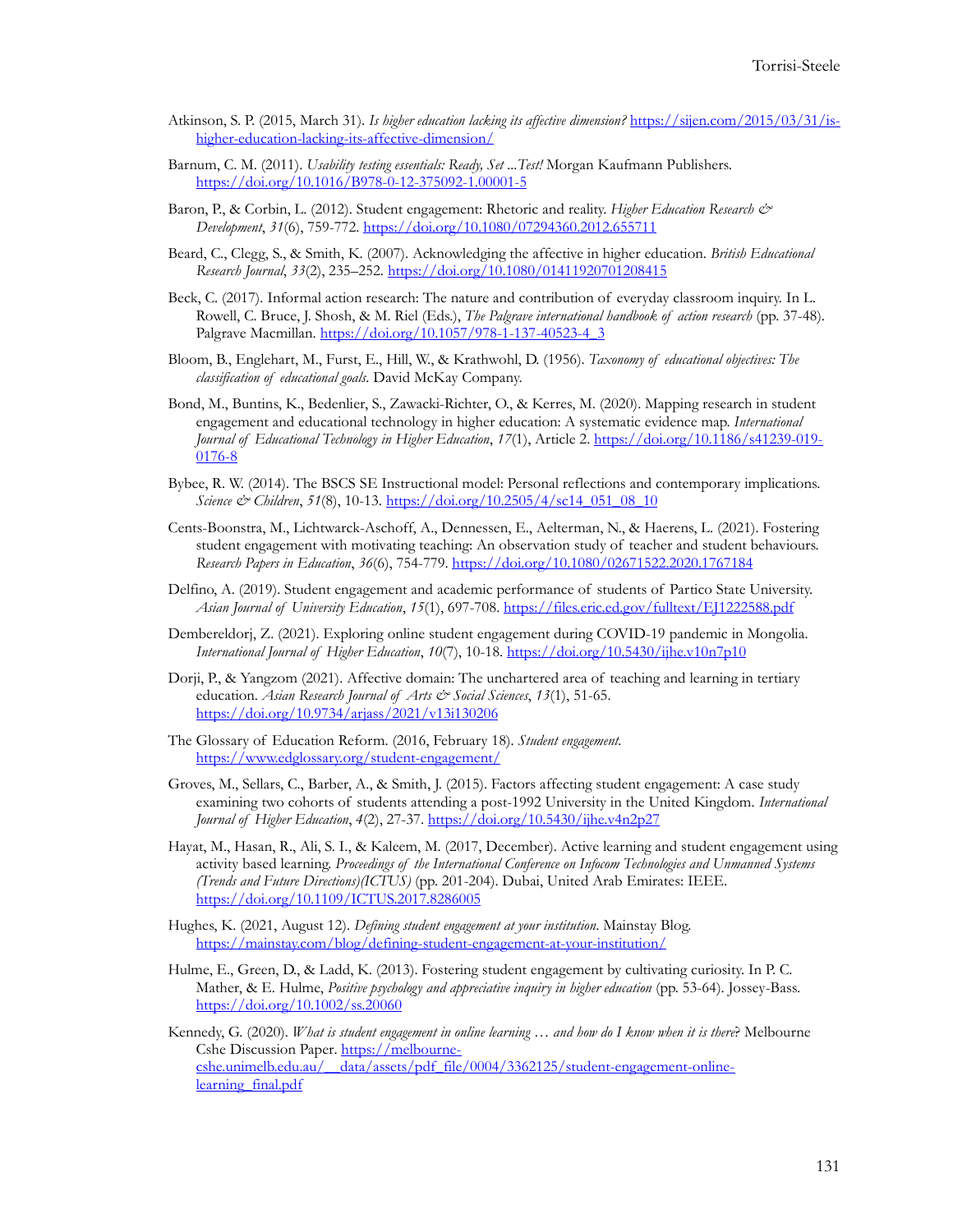- Learning Futures. (2019, May 01). *Active learning*. Griffith University, Explore Learning and Teaching (ExLNT). <https://app.secure.griffith.edu.au/exlnt/entry/3806/view>
- Oxford Lexico. (n.d.). *Engage*. In Lexico. Retrieved April 04, 2022 from <https://www.lexico.com/definition/engagement>
- Love, C. (2020, May 11). *Students as partners for increased engagement*. Griffith University, Explore Learning and Teaching (ExLNT). <https://app.secure.griffith.edu.au/exlnt/entry/8088/view>
- Maguire, R., Egan, A., Hyland, P., & Maguire, P. (2017). Engaging students emotionally: The role of emotional intelligence in predicting cognitive and affective engagement in higher education. *Higher Education Research & Development*, *36*(2), 343-357. <https://doi.org/10.1080/07294360.2016.1185396>
- Maslow, A. H. (1943). A theory of human motivation. *Psychological Review*, *50*(4), 370-396. <https://doi.org/10.1037/h0054346>
- Moore, A., Gillett, M., & Steele, M. (2014). Fostering student engagement with the flip. *The Mathematics Teacher*, *107*(6), 420-425. <https://doi.org/10.5951/mathteacher.107.6.0420>
- Munna, A., & Kalam, M. (2021). Impact of active learning strategy on the student engagement. *GNOSI: An Interdisciplinary Journal of Human Theory and Praxis*, *4*(2), 96-114. <http://gnosijournal.com/index.php/gnosi/article/download/96/103>
- Naude, L., van den, B. T., & Kruger, L. (2014). "Learning to like learning": An appreciative inquiry into emotions in education. *Social Psychology of Education*, *17*(2), 211-228. [https://doi.org/10.1007/s11218](https://doi.org/10.1007/s11218-014-9247-9)-014- [9247](https://doi.org/10.1007/s11218-014-9247-9)-9
- Nguyen, H. (2019). Factors influencing student engagement in higher education. *Proceedings of the 11th International Conference on Education and New Learning Technologies (EDULEARN19)* (pp. 1089-1096). Palma, Spain: International Academy of Technology, Education and Development (IATED). <https://doi.org/10.21125/edulearn.2019.0345>
- O'Shea, S., Bennett, S., & Delahunty, J. (2017). Engaging 'students as partners' in the design and development of a peer-mentoring program. *Student Success*, *8*(2), 113-116. <https://doi.org/10.5204/ssj.v8i2.390>
- Pierre, E., & Oughton, J. (2007). The affective domain: Undiscovered country. *College Quarterly*, *10*(4), 1-7. <https://eric.ed.gov/?id=EJ813766>
- Reading, C. E. (2008). Recognising and measuring engagement in ICT-rich learning environments. In *ACT on IcT: Australian Computers in Education Conference (ACEC 2008)* (pp. 1-7). Canberra: Australian Computers in Education (ACEC). <https://hdl.handle.net/1959.11/11323>
- Robinson, C. C., & Hullinger, H. (2008). New benchmarks in higher education: Student engagement in online learning. *Journal of Education for Business*, *84*(2), 101-108. [https://doi.org/10.3200/JOEB.84.2.101](https://doi.org/10.3200/JOEB.84.2.101-109)-109
- Rogers, C. R. (1969). *Freedom to learn: A view of what education might become.* Charles E. Merrill Publishing Company.
- Stevens, R., Cronley, T., Eckert, A., Kidd, M., Liondos, N., Newall, G., Pilkington, M., Rekic, B., & Ructtinger, L. (2018). *Cultivating student engagement – Part 2*. Scan: A NSW Governement Website – Education. [https://education.nsw.gov.au/teaching](https://education.nsw.gov.au/teaching-and-learning/professional-learning/scan/past-issues/vol-37-2018/cultivating-student-engagement-part-2)-and-learning/professional-learning/scan/past-issues/vol-37- [2018/cultivating](https://education.nsw.gov.au/teaching-and-learning/professional-learning/scan/past-issues/vol-37-2018/cultivating-student-engagement-part-2)-student-engagement-part-2
- Stingu, M. (2012). Reflexive practice in teacher education: Facts and trends. *Procedia – Social and Behavioral Sciences*, *33*, 617-621. <https://doi.org/10.1016/j.sbspro.2012.01.195>
- Torrisi-Steele, G. (2018). The human student: The essentiality of teacher-student connection in higher education. *International Journal of Adult Vocational Education and Technology*, *9*(2), Article 1. <https://doi.org/10.4018/IJAVET.2018040101>
- Venton, B., & Pompano, R. (2021). Strategies for enhancing remote student engagement through active learning. *Analytical and Bioanalytical Chemistry*, *413*, 1507–1512. [https://doi.org/10.1007/s00216](https://doi.org/10.1007/s00216-021-03159-0)-021-03159- [0](https://doi.org/10.1007/s00216-021-03159-0)